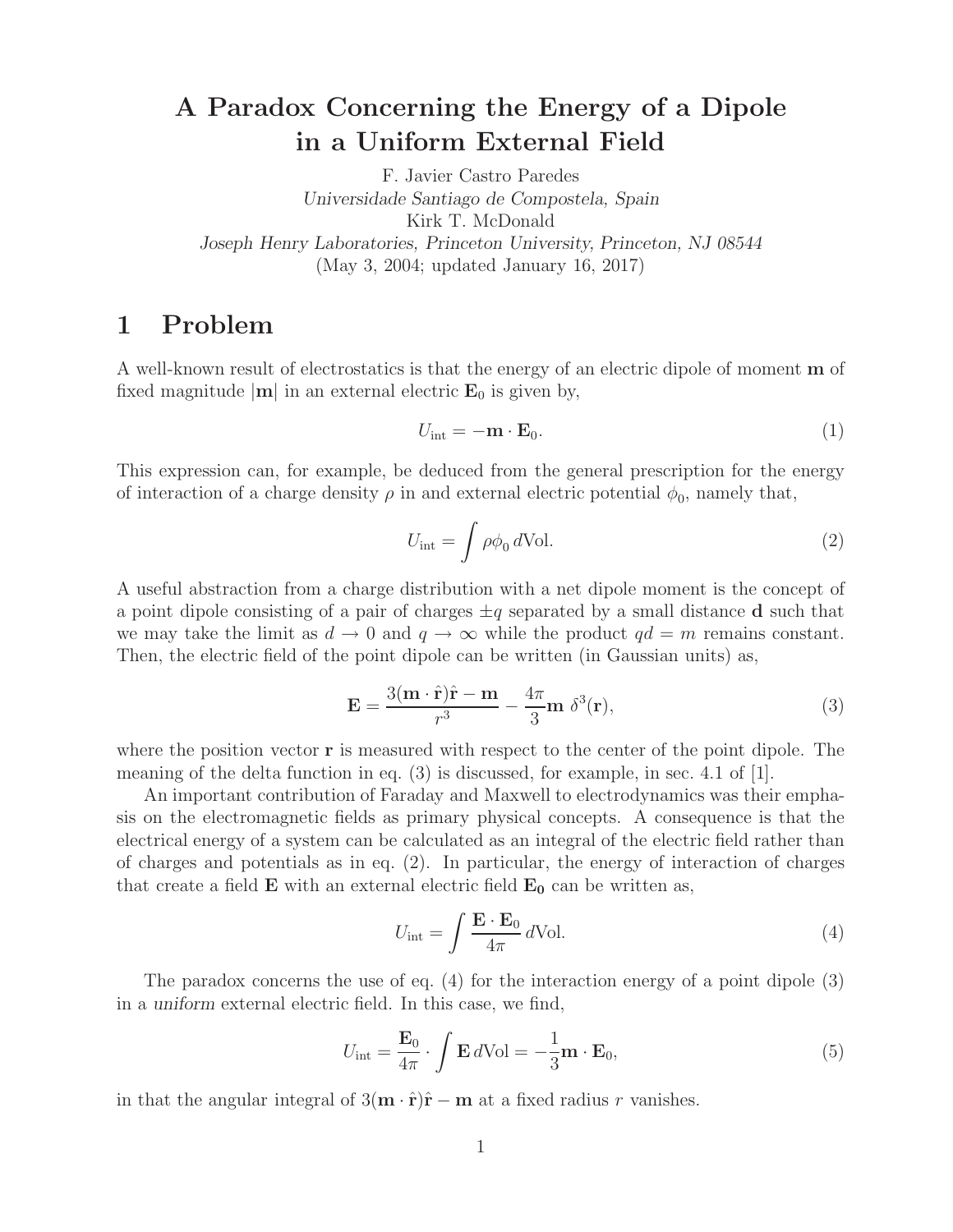## **2 Solution**

### **2.1 Electric Dipole**

The paradox may have something to do with the use of an idealized point dipole.<sup>1</sup> So, we first consider the case of an electric dipole consisting of a pair of charges  $\pm q$  separated by a finite distance **d**, where  $\mathbf{m} = q\mathbf{d}$  is the dipole moment. The electric field of the dipole can be written as,

$$
\mathbf{E} = \mathbf{E}_q + \mathbf{E}_{-q}.\tag{6}
$$

Using this in eq. (4), we calculate the interaction energy of this dipole in a uniform external field  $\mathbf{E}_0$  to be,

$$
U_{\text{int}} = \frac{\mathbf{E}_0}{4\pi} \cdot \int \mathbf{E} \ d\text{Vol} = \frac{\mathbf{E}_0}{4\pi} \cdot \left( \int \mathbf{E}_q \ d\text{Vol} + \int \mathbf{E}_{-q} \ d\text{Vol} \right) = 0,\tag{7}
$$

since the volume integral of field of charge  $q$  is surely equal and opposite to that of charge  $-q$ .

We now appear to be in even greater difficulty than before, with Maxwell's expression for field energy predicting that there is no interaction energy for a real dipole in a uniform field!

However, on reflection, we realize that the vanishing of the interaction energy in eq. (7) depends on the cancelation of large quantities that are far separated in space, and in reality the cancelation may not be exact. For example, the volume integral of  $E<sub>z</sub>$  due to charge q can be calculated in a spherical coordinate system  $(r, \theta, \varphi)$  centered on the charge as,

$$
\int E_z d\text{Vol} = 2\pi \int_0^\infty r^2 dr \int_{-1}^1 d\cos\theta \frac{q\cos\theta}{r^2} = 2\pi q \int_0^\infty dr \int_{-1}^1 \cos\theta d\cos\theta.
$$
 (8)

The integrand has the same value in any element dr  $d\cos\theta$  at a fixed angle  $\theta$  independent of r. The contributions to the integral from such elements is independent of their distance  $r$ from charge. While the integral (7) is zero mathematically, we cannot say this is true in the physical universe with confidence. In particular, we see that the interaction energy vanishes only if the external field is uniform throughout the entire universe.

That is, the implausible result (7) may be due to the unrealistic assumption of a perfectly uniform electric field  $\mathbf{E}_0$  throughout all space.<sup>2</sup> Perhaps the form (1) can be recovered by considering electric fields from bounded distributions of electric charges, which fields are sufficiently uniform in the vicinity of the electric dipole **m**.

$$
U_{\text{int}} = \int \rho \phi_0 \, d\text{Vol} = -\int \frac{\nabla \cdot \mathbf{E}}{4\pi} \phi_0 \, d\text{Vol} = -\int \frac{\mathbf{E} \cdot \nabla \phi_0}{4\pi} \, d\text{Vol} - \int \frac{\nabla \cdot \mathbf{E} \phi_0}{4\pi} \, d\text{Vol} = \int \frac{\mathbf{E} \cdot \mathbf{E} \phi_0}{4\pi} \, d\text{Vol} - \int \frac{\mathbf{E} \cdot \mathbf{E} \phi_0}{4\pi} \, d\text{Vol} = \int \frac{\mathbf{E} \cdot \mathbf{E} \phi_0}{4\pi} \, d\text{Vol} - \int \frac{\mathbf{E} \cdot \mathbf{E} \phi_0}{4\pi} \, d\text{Vol}
$$
\n(9)

The potential  $\phi_0$  at infinity is large for a mathematically uniform field, such that the surface integral cannot be neglected, and eq. (4) does not hold. Whereas, the potential  $\phi_0$  from any bounded charge distribution vanishes at infinity, and eq. (4) is valid in this case.

<sup>&</sup>lt;sup>1</sup>Other paradoxes in the discussion of point dipoles are discussed in [2].

<sup>&</sup>lt;sup>2</sup>Also, the transformation from eq. (2) to eq. (4) involves an assumption about the behavior at infinity,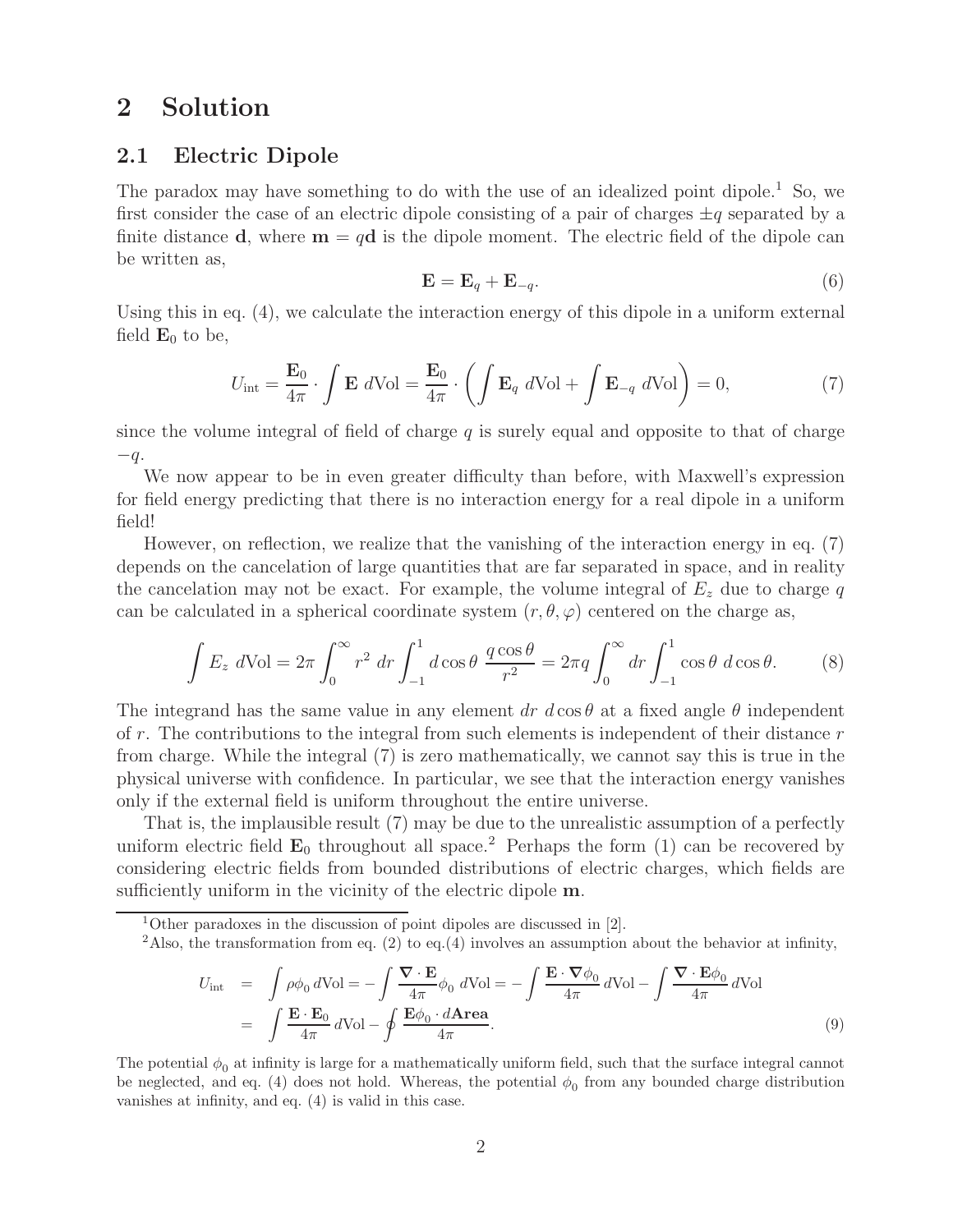To explore this, we suppose that the external field **E**<sup>0</sup> is created by some set of charges suitably remote from the dipole. Since the form  $(4)$  is linear in  $\mathbf{E}_0$ , it suffices to imagine this field as being created by a single charge  $Q$  at large distance  $R$  from the dipole such that  $Q = E_0 R^2$ . While charge Q creates a field  $\mathbf{E}_Q$  that is essentially uniform near the dipole, this field is by no means uniform throughout the entire universe, and eq. (7) will no longer yield zero for the interaction energy.

We verify this using the geometry shown in the figure below, where,

 $\boldsymbol{R}$ 

$$
\frac{1}{R'} = \frac{1}{\sqrt{R^2 + d^2 + 2Rd\cos\theta}} \approx \frac{1}{R} \left( 1 - \frac{d}{R}\cos\theta + \frac{d^2}{2R^2} (3\cos^2\theta - 1) + \cdots \right). \tag{10}
$$

In Appendix A we confirm that Maxwell's expression (4) for field energy can be used to calculate the interaction energy  $U_{12} = \frac{qq'}{D}$  between a pair of point charges separated by distance D. Therefore, we calculate the interaction energy of the "external" field due to charge Q with the dipole shown in the figure above to be,

$$
U_{int} = \int \frac{\mathbf{E}_0 \cdot \mathbf{E}}{4\pi} d\text{Vol} = \int \frac{\mathbf{E}_0 \cdot \mathbf{E}_q}{4\pi} d\text{Vol} + \int \frac{\mathbf{E}_0 \cdot \mathbf{E}_{-q}}{4\pi} d\text{Vol} = \frac{qQ}{R'} - \frac{qQ}{R}
$$
  
\n
$$
\approx \frac{qQ}{R} \left( 1 - \frac{d}{R} \cos \theta + \frac{d^2}{2R^2} (3 \cos^2 \theta - 1) + \dots - 1 \right)
$$
  
\n
$$
= -\frac{qdQ \cos \theta}{R^2} + \frac{qd^2Q(3 \cos^2 \theta - 1)}{2R^3} + \dots = -\mathbf{m} \cdot \mathbf{E}_0 + \frac{d}{R} mE_0 \frac{3 \cos^2 \theta - 1}{2} + \dots (11)
$$

Thus, the departure of the interaction energy from  $-\mathbf{m} \cdot \mathbf{E}_0$ , where  $\mathbf{E}_0$  is the external electric field at the center of the electric dipole  $\mathbf{m}$ , is of order  $d/R$ , the ratio of the size of the dipole to it distance from the sources of the external electric field. We can say that the form (1) follows from the field energy (4) for external electric fields that are not mathematically uniform, but which are "sufficiently uniform" at the location of the electric dipole.

However, we have not completely resolved the paradox. The question remains as to whether the delta-function term in eq. (3) for the dipole field **E** should be included when using eq. (4) for a "sufficiently, but not perfectly" uniform field  $\mathbf{E}_0$ 

#### **2.1.1 Example: Sphere with a** cos θ **Surface Charge Density**

A sphere of radius a with a surface charge density,

 $\overline{Q}$ 

$$
\sigma_0 = -\frac{E_0}{4\pi} \cos \theta,\tag{12}
$$

-q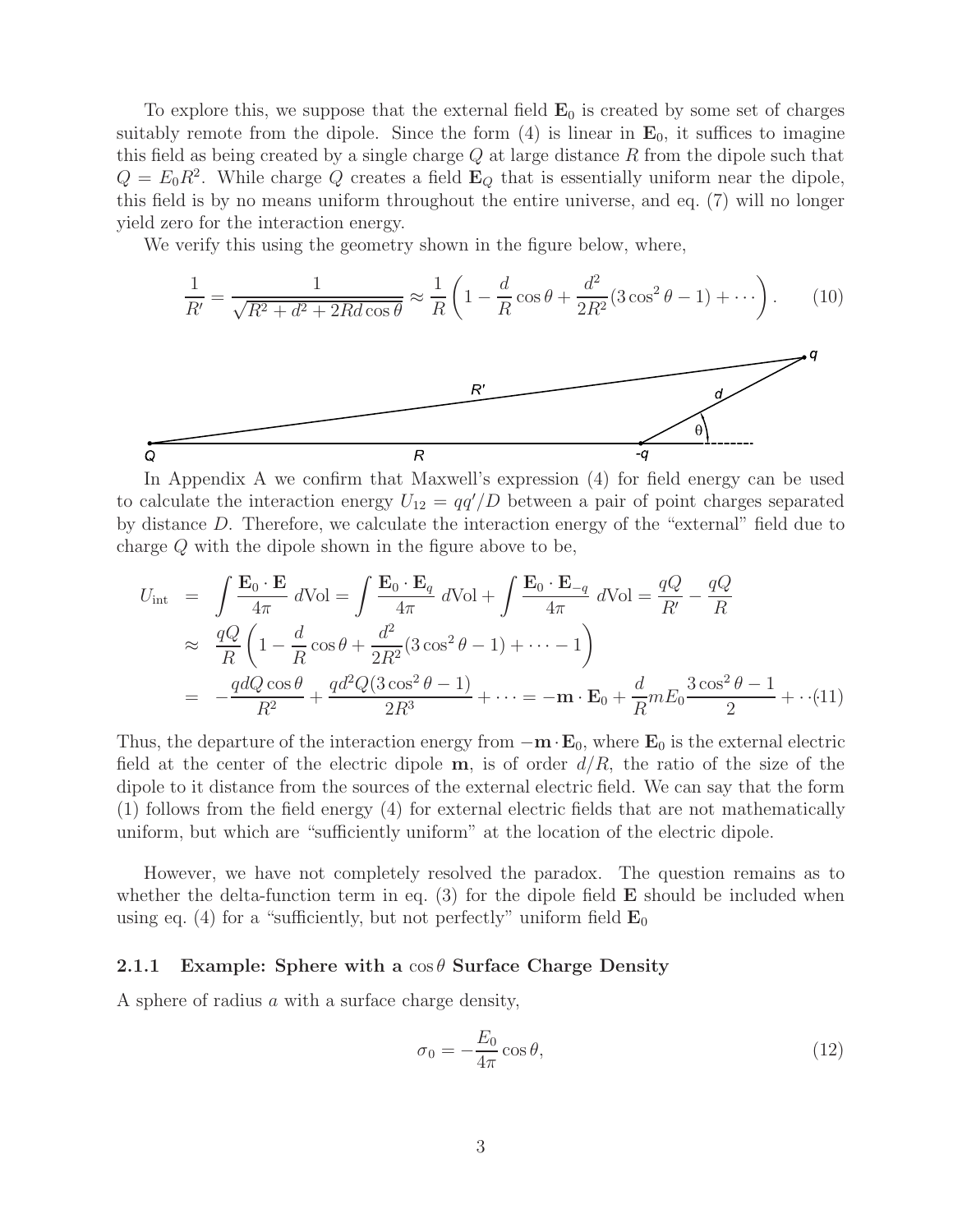has interior electric field  $\mathbf{E}_0 = E_0 \hat{\mathbf{z}}$ , and exterior field the same as for an electric dipole moment  $\mathbf{m}_0 = -E_0 a^3 \hat{\mathbf{z}} / 3$ <sup>3</sup>. The electric potential of the uniform field inside the sphere is,

$$
\phi_0(r < a) = -E_0 z. \tag{13}
$$

When electric dipole  $\mathbf{m} = qd\hat{\mathbf{m}}$  is at the origin, inside the field  $\mathbf{E}_0$ , its interaction energy according to eq. (2) is,

$$
U_{\text{int}} = q \left( -E_0 \frac{d}{2} \cos \theta \right) - q \left( -E_0 \frac{-d}{2} \cos \theta \right) = -q dE_0 \cos \theta = -\mathbf{m} \cdot \mathbf{E}_0, \quad (14)
$$

where  $\theta$  is the angle of dipole **m** with respect to the *z*-axis.

To verify that eq. (4) can also be used to compute the interaction energy, we simplify to the case that the magnetic dipole **m** is aligned along the z-axis, for which we expect that  $U_{\text{int}} = -mE_0$ . For this case, with the field **E** of the electric dipole given be eq. (3),

$$
U_{\text{int}} = \int \frac{\mathbf{E} \cdot \mathbf{E}_0}{4\pi} d\text{Vol} = \int_{r < a} \frac{\mathbf{E} \cdot \mathbf{E}_0}{4\pi} d\text{Vol} + \int_{r > a} \frac{\mathbf{E} \cdot \mathbf{E}_0}{4\pi} d\text{Vol}
$$
\n
$$
= \frac{mE_0}{4\pi} \int_{r < a} \left( \frac{3\cos^2\theta - 1}{r^3} - \frac{4\pi}{3} \delta^3(\mathbf{r}) \right) d\text{Vol} - \frac{mE_0 a^3}{4\pi} \int_{r > a} \frac{(2\cos\theta \,\hat{\mathbf{r}} + \sin\theta \,\hat{\boldsymbol{\theta}})^2}{r^6} d\text{Vol}
$$
\n
$$
= -\frac{mE_0}{3} - \frac{mE_0 a^3}{2} \int_a^\infty \frac{dr}{r^4} \int_{-1}^1 d\cos\theta \, (3\cos^2\theta + 1) = -mE_0,\tag{15}
$$

as expected.

In achieving the expected result, it was necessary to include the delta-function term in the field (3) for a "point" electric dipole. This reaffirms that eq. (4) can be used to compute the electric interaction energy between an electric dipole and an "external" field due to a bounded distribution of electric charge, using the full from eq. (3) for the field of the dipole. In contrast, the form (4) is not applicable to the idealized case that the "external" field is mathematically uniform.

## **2.2 Magnetic Dipole**

The magnetic interaction energy of two electrical currents that occupy different volumes, in media with unit realtive permability, can be written in terms of the magnetic fields, say **B** and  $\mathbf{B}_0$ , as,

$$
U_{\rm int} = \int \frac{\mathbf{B} \cdot \mathbf{B}_0}{4\pi} \, d\text{Vol.} \tag{16}
$$

If, the first of these currents is well described as a magnetic dipole with moment  $\mathbf{m} =$ **IArea**/c, then the interaction energy is also written as (see, for example, sec. 5.7 of [1]),

$$
U_{\rm int} = -\mathbf{m} \cdot \mathbf{B}_0,\tag{17}
$$

supposing that the "external" field  $\mathbf{B}_0$  is "suficiently uniform" over the magnetic dipole.

<sup>&</sup>lt;sup>3</sup>These results can be inferred from eqs.  $(4.55)-(4.58)$  of [1].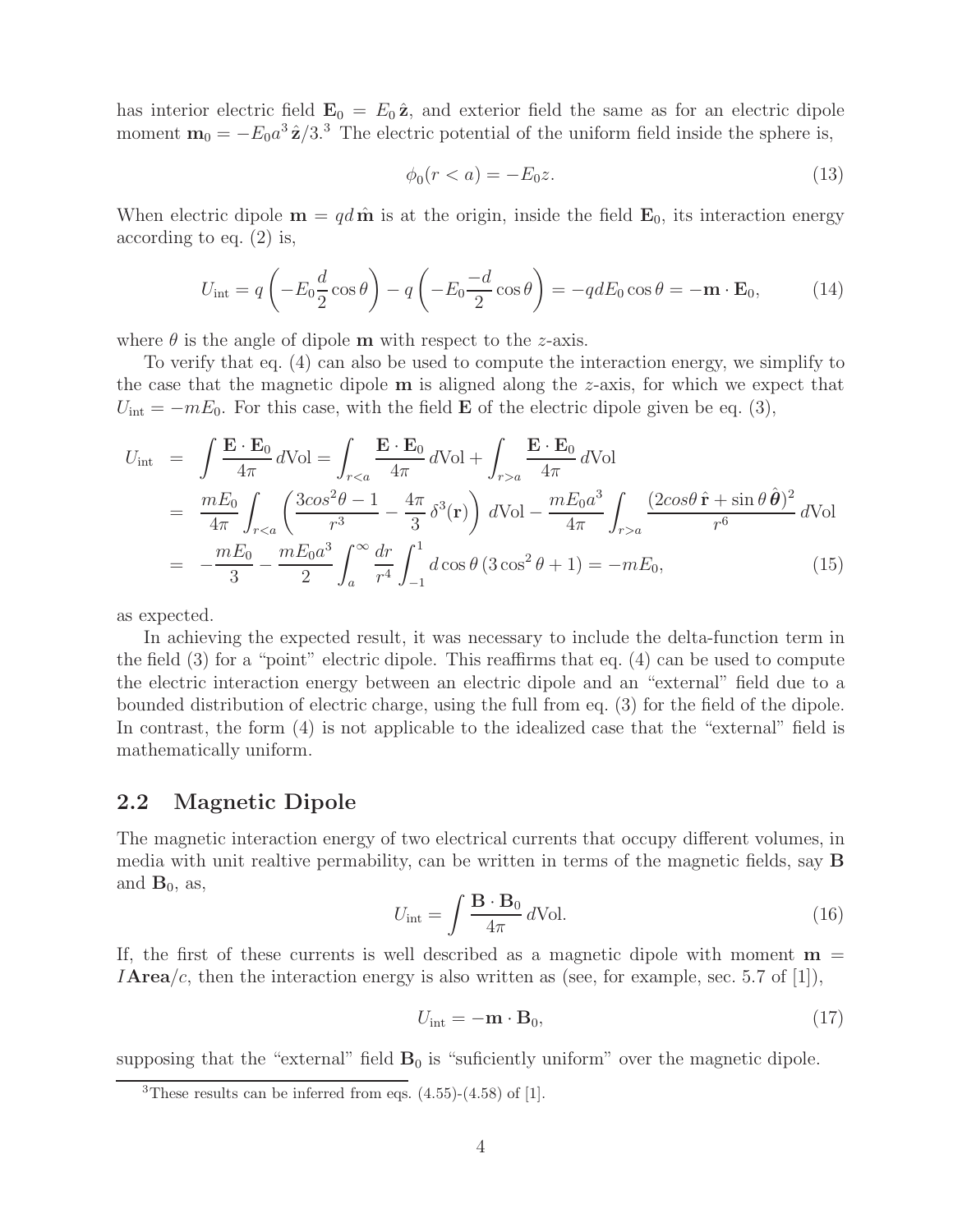We recall that in the case of a magnetic dipole **m**, the magnetic field can be written (see, for example, sec.  $5.6$  of  $[1]$ ),

$$
\mathbf{B} = \frac{3(\mathbf{m} \cdot \hat{\mathbf{r}})\hat{\mathbf{r}} - \mathbf{m}}{r^3} + \frac{8\pi}{3}\mathbf{m} \delta^3(\mathbf{r}).
$$
 (18)

Then, via an argument similar to that associated with eqs.  $(4)-(5)$ , use of eqs.  $(16)$  and  $(18)$ for the case of a uniform field  $\mathbf{B}_0$  appears to imply that,

$$
U_{\rm int} = \frac{2}{3} \mathbf{m} \cdot \mathbf{B}_0, \tag{19}
$$

rather than eq. (17), and that if we neglect the delta-function term in eq. (18), the interaction energy (16) would be zero.

Additional comments on magnetic dipoles are given in Appendix B.

# **A Appendix: The Interaction Energy of Two Point Electric Charges**

We verify that eq. (4) can be used to calculate the interaction energy  $U_{12} = \frac{qq'}{d}$  of two point charges q and  $q'$  that are separated by distance d, taking **E** to be the field of charge q and  $\mathbf{E}_0 = \mathbf{E}'$  to be that of charge q'.

We calculate in a spherical coordinate system  $(r, \theta, \varphi)$  whose origin is at charge q and whose  $z$  axis points towards charge  $q'$ , as shown in the figure below.



By the law of cosines we have,

$$
r' = (r^2 + d^2 - 2rd\cos\theta)^{1/2},
$$
\n(20)

and also,

$$
\cos \alpha = \frac{r^2 + {r'}^2 - d^2}{2rr'} = \frac{r - d\cos\theta}{r'}.
$$
\n(21)

The interaction energy of the two charges is,

$$
U_{12} = \int \frac{\mathbf{E} \cdot \mathbf{E}'}{4\pi} d\text{Vol} = \int \frac{qq' \cos \alpha}{4\pi r^2 r'^2} d\text{Vol} = \frac{qq'}{2} \int_0^\infty dr \int_{-1}^1 d\cos \theta \frac{r - d\cos \theta}{(r^2 + d^2 - 2rd\cos \theta)^{3/2}}
$$
  
\n
$$
= \frac{qq'}{2} \int_0^\infty dr \left[ \left( \frac{1}{|r - d|} - \frac{1}{r + d} \right) \left( \frac{1}{2d} - \frac{d}{2r^2} \right) - \frac{1}{2r^2 d} (|r - d| - r - d) \right]
$$
  
\n
$$
= \frac{qq'}{2} \int_0^d dr \left[ \left( \frac{1}{d - r} - \frac{1}{r + d} \right) \frac{r^2 - d^2}{2r^2 d} + \frac{1}{rd} \right] + \frac{qq'}{2} \int_d^\infty dr \left[ \left( \frac{1}{r - d} - \frac{1}{r + d} \right) \frac{r^2 - d^2}{2r^2 d} + \frac{1}{r^2} \right]
$$
  
\n
$$
= qq' \int_d^\infty \frac{dr}{r^2} = \frac{qq'}{d}.
$$
 (22)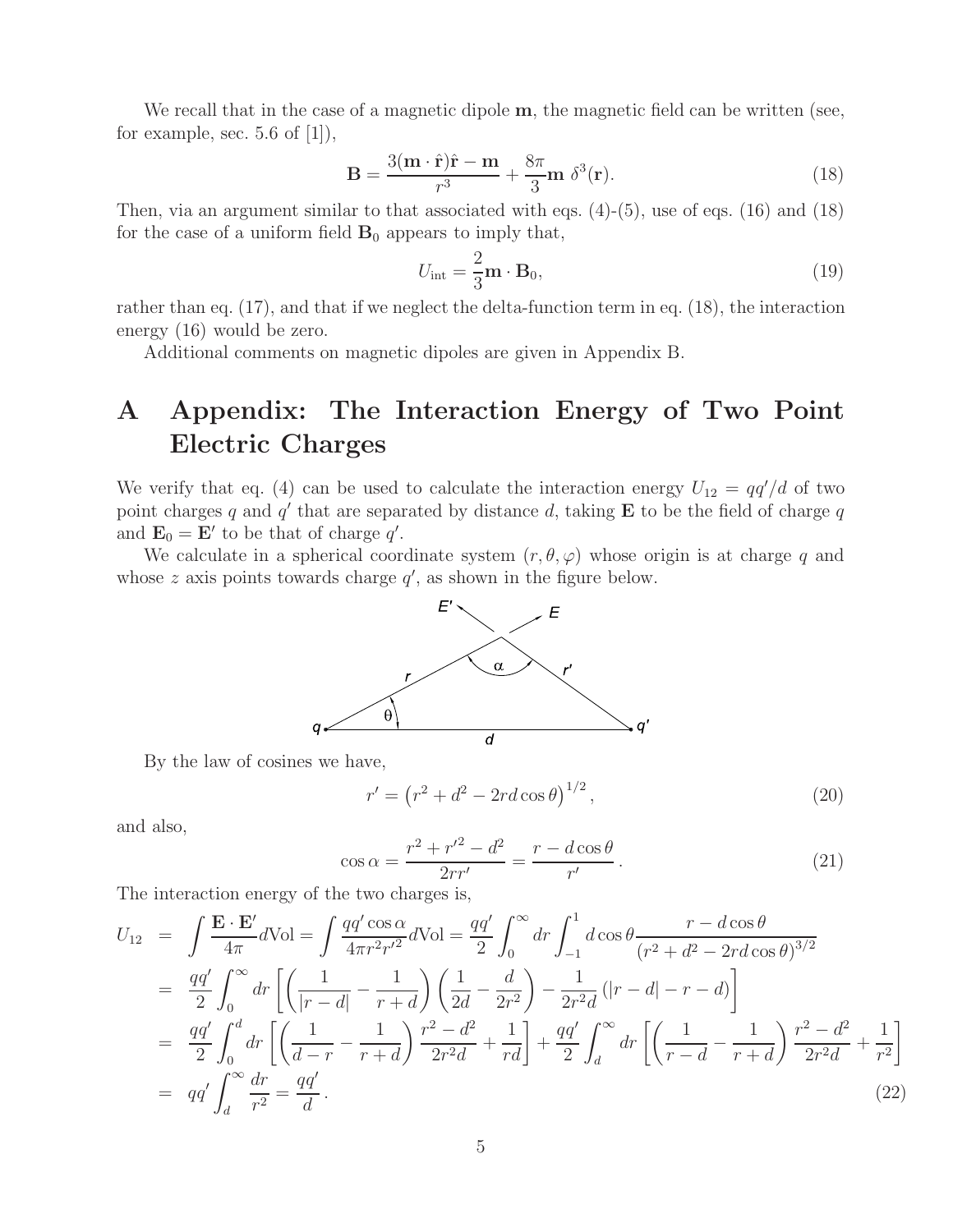Note how the contribution to the energy  $U_{12}$  at distances  $r < d$  vanishes, and the energy is accounted for in Maxwell's view entirely by the contribution for  $r>d$ , *i.e.*, at relatively large distances.

## **B Further Comments on Magnetic Dipoles**

## **B.1 Gilbertian Magnetism**

Human awareness of magnetism came earlier than that of electricity. In 1269, Peregrinus [3] conluded from experiment that a (permanent) magnet has two "poles," and that like poles of different magnets repel, while unlike poles attract. In 1600, Gilbert published a treatise  $[4]$ , which includes qualitative notions of magnetic energy and lines of force.<sup>4</sup> In 1785, Coulomb confirmed (and made widely known) that the static force pairs of electric charges  $q_1$  and  $q_2$  varies as  $q_1q_2/r^2$  [5], and that the force between idealized magnetic poles  $p_1$  and  $p_2$  at the ends of long, thin magnets varies as  $p_1p_2/r^2$  [6].<sup>5</sup> The electric and magnetic forces were considered to be unrelated, except that they obeyed the same functional form.

Coulomb also noted that magnetic poles appear not to be isolatable, conjecturing (p. 306 of [7]) that the fundamental constituent of magnetism, a *molécule de fluide magnétique*, is a dipole, such that effective poles appear at the ends of a long, thin magnet.



## **B.2** Ampèrian Magnetism

In 1820, Ørsted [11, 12] published decisive evidence that electric currents exert forces on permanent magnets, indicating the electricy and magnetism are related.<sup>6</sup> Ørsted's term "electric conflict," used in his remarks on p. 276 of [12], is a precursor of the later concept of the magnetic field.

<sup>4</sup>Then, as now, magnetism seems to have inspired claims of questionable merit, which led Gilbert to pronounce on p. 166, "May the gods damn all such sham, pilfered, distorted works, which do but muddle the minds of students!"

<sup>&</sup>lt;sup>5</sup>The  $1/r^2$  law for the force between magnetic poles had been stated earlier by Michell [8, 9] and by Priestly [10].

 ${}^{6}$ Reports have existed since at least the 1600's that lightning can affect ship's compasses (see, for example, p. 179 of [13]), and an account of magnetization of iron knives by lightning was published in Phil. Trans. in 1735 [14]. In 1797, von Humboldt conjectured that certain patterns of terrestrial magnetism were due to lighting strikes (see p. 13 of [15], a historical review of magnetism). A somewhat indecisive experiment involving a voltaic pile and a compass was performed by Romagnosi in 1802 [16].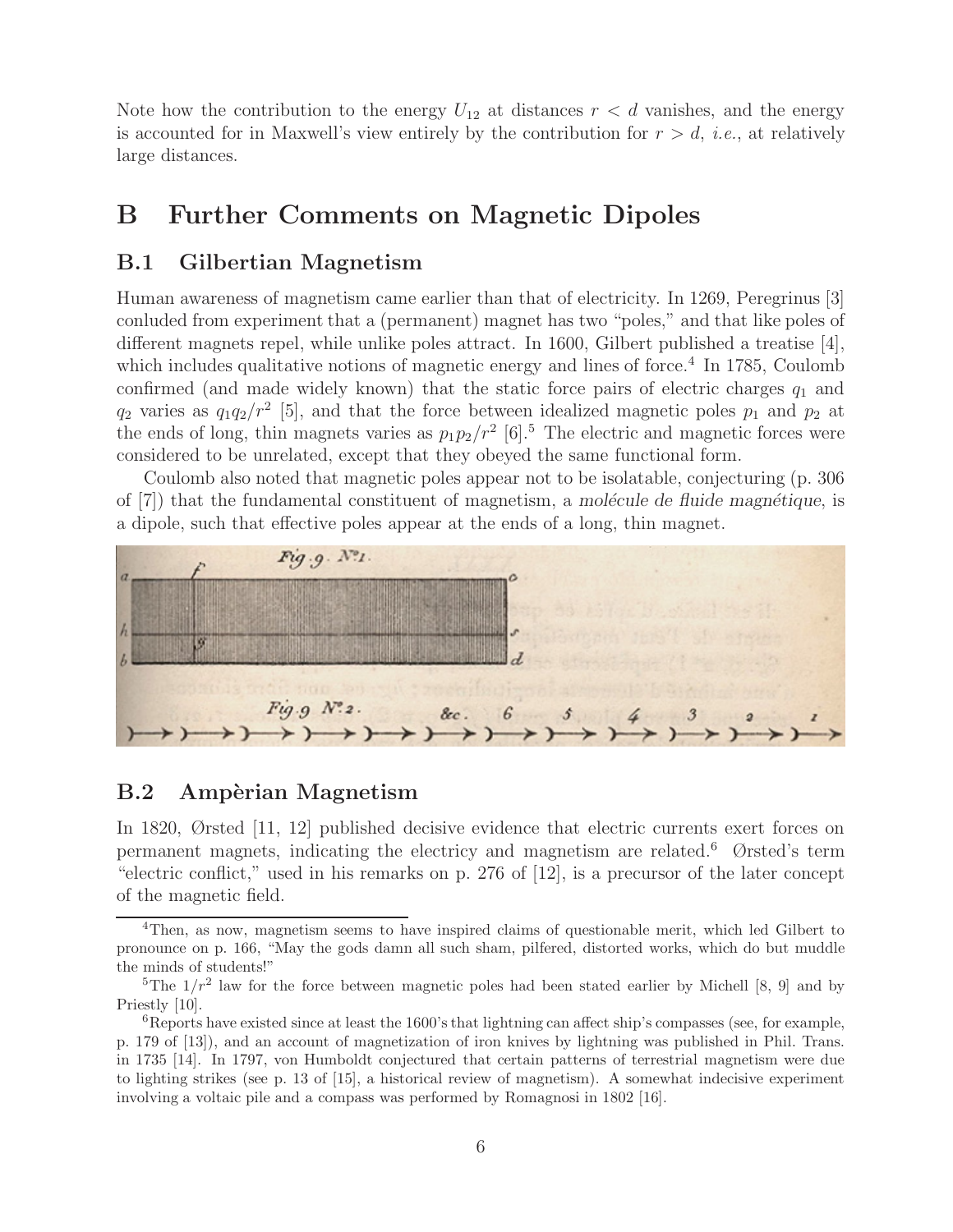It is sufficiently evident from the preceding facts that the electric conflict is not confined to the conductor, but dispersed pretty widely in the circumjacent space. From the preceding facts we may likewise infer that this conflict performs circles.

Between 1820 and 1825 Ampère made extensive studies  $[17, 18, 19, 20, 21, 22]$  of the magnetic interactions of electrical currents.<sup>7</sup> Already in 1820 Ampère came to the vision that all magnetic effects are due to electrical currents.<sup>8,9</sup>

## **B.3 Interaction Energy of Electric Currents**

The magnetic interaction energy of two electrical currents that occupy different volumes, in media with unit relative permeability, was first considered by Neumann, sec. 11 of  $[32]$ ,  $^{10}$ 

$$
U_{\rm int} = \oint_1 \oint_2 \frac{I_1 \, dI_1 \cdot I_2 \, dI_2}{c^2 r} \,. \tag{23}
$$

We now also write this  $as<sup>11</sup>$ 

$$
U_{\rm int} = \oint_i \frac{I_i \, d\mathbf{l}_i \cdot \mathbf{A}_j}{c}, \qquad \mathbf{A}_j = \oint_j \frac{I_j \, d\mathbf{l}_j}{cr}.
$$
 (24)

With the change of notation the (static) current  $I_1$  is I, and that (static) current  $I_2$  is  $I_0$ , the interaction energy of the two circuits is

$$
U_{int} = \oint \frac{Idl \cdot A_0}{c} = \int \frac{J \cdot A_0}{c} dVol = \int \frac{(\nabla \times B) \cdot A_0}{c} dVol
$$
  
= 
$$
\int \frac{(\nabla \times A_0) \cdot B}{4\pi} dVol + \int \frac{\nabla \cdot (B \times A_0)}{4\pi} dVol
$$
  
= 
$$
\int \frac{B \cdot B_0}{4\pi} dVol + \oint \frac{B \times A_0 \cdot dArea}{4\pi} = \int \frac{B \cdot B_0}{4\pi} dVol,
$$
 (25)

where  $J$  is the current density corresponding to the electric current  $I$ , and we suppose that the vector potential  $A_0$  falls off sufficiently fast at infinity. However, the if magnetic field **B**<sub>0</sub> is mathematically uniform, and along the z-axis, then  $\mathbf{A}_0 = \rho B_0 \hat{\phi}/2$  in a cylindrical coordinate system  $(\rho, \phi, z)$ , and the surface integral in eq. (25) cannot be neglected. Hence, eq.  $(25)$  does not hold in case of a mathematically uniform magnetic field  $\mathbf{B}_0$ , just as eq.  $(4)$ does not hold for a mathematically uniform electric field **E**0.

 $7$ An extensive discussion in English of Ampère's attitudes on the relation between magnetism and mechanics is given in [23]. A historical survey of 19th-century electrodynamics is given in [24]; another survey [25] gives little credit to Ampère. See also  $[26]$ , sec. IIA regarding Ampère.

<sup>8</sup>See, for example, [27].

 $9$ The confirmation that permanent magnetism, due to the magnetic moments of electrons, is Ampèrian (rather than Gilbertian = due to pairs of opposite magnetic charges) came only after detailed studies of positronium  $(e^+e^-$  "atoms") in the 1940's [28, 31].

<sup>&</sup>lt;sup>10</sup>If we write eq. (23) as  $U_{\text{int}} = I_1 I_2 M_{12}$ , then  $M_{12}$  is the mutual inductance of circuits 1 and 2. Neumann included a factor of  $1/2$  in his version of eq.  $(23)$ , associated with his choice of units.

<sup>&</sup>lt;sup>11</sup>Neumann is often credited with inventing the vector potential **A**, although he appears not to have factorized his eq.  $(23)$  into eq.  $(24)$ .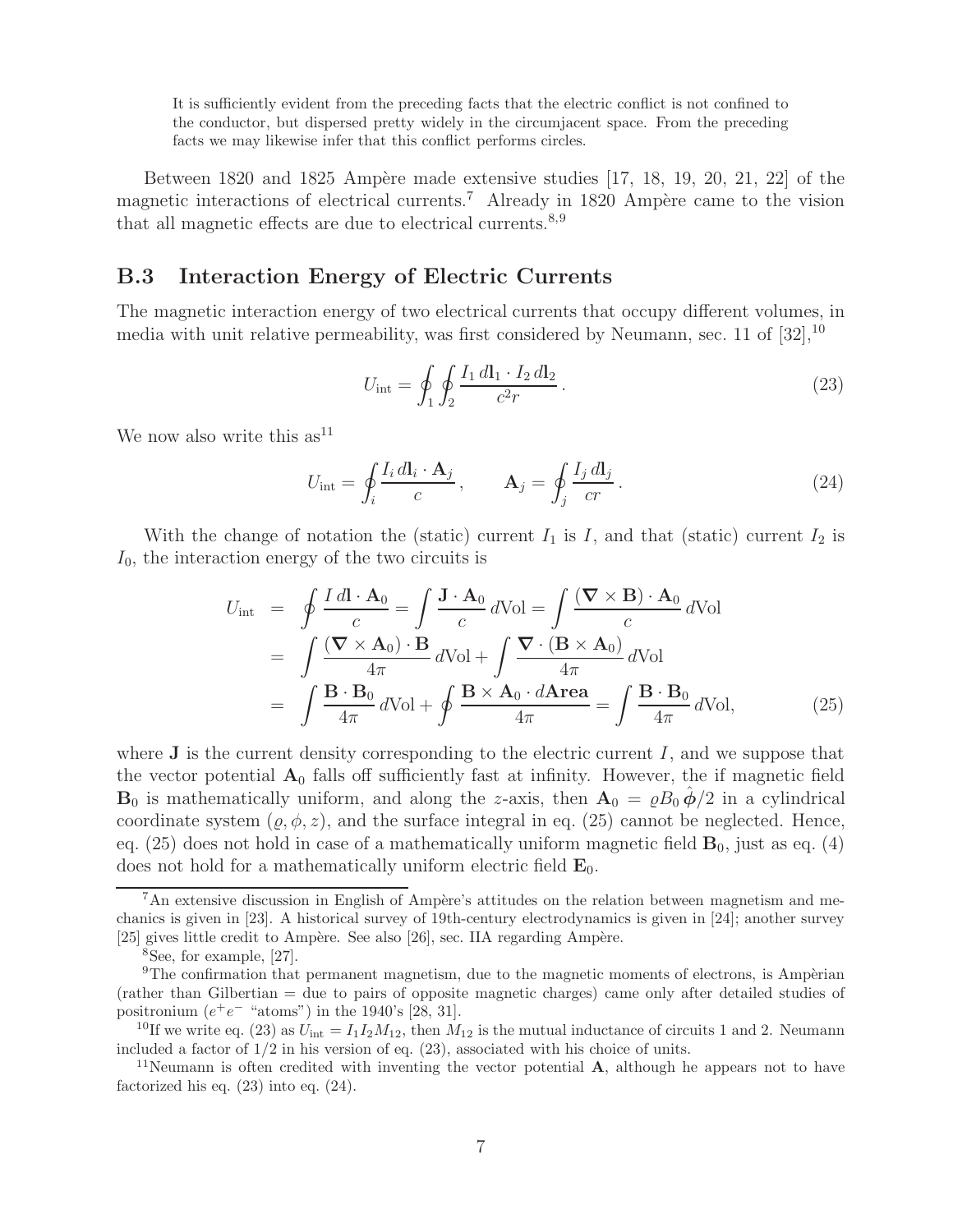## **B.4** Interaction Energy of an Ampèrian Magnetic Dipole, I

For current density **J** due to a small loop of electric current I with area d**Area** in an external magnetic field  $\mathbf{B}_0 = \nabla \times \mathbf{A}_0$ , eq. (24) gives,

$$
U_{\text{int}}^{(I)} = \oint \frac{I \, d\mathbf{l} \cdot \mathbf{A}_0}{cr} = \int \frac{Id \mathbf{Area}}{c} \cdot \mathbf{\nabla} \times \mathbf{A}_0 = \mathbf{m} \cdot \mathbf{B}_0 \tag{26}
$$

noting that the magnetic dipole of the small current loop is  $\mathbf{m} = I d \mathbf{Area}/c$ .

If we wish to use the interaction energy  $U_{int}^{(I)}$  to discuss the force on the magnetic dipole, we must note that the above derivation tacitly assumed that the electric currents were kept constant as the two circuits (two magnetic dipoles) were brought in from infinity. Some sort of "batteries" are required to maintain the constant currents, and these batteries do work as the circuits are moved. Indeed, this work is  $-2U_{int}^{(1)}$ , such that the force on a circuit with magnetic moment **m** is,

$$
\mathbf{F} = -\nabla U_{\text{total}} = \nabla U_{\text{int}}^{(1)} = \nabla (\mathbf{m} \cdot \mathbf{B}_0). \tag{27}
$$

### **B.5 Interaction Energy of Gilbertian Magnetic Dipoles**

In 1860, Tait [33] used a model of magnetic dipoles as pairs of opposite magnetic poles to deduce that the interaction energy  $U_{\text{int}}$  of a pair of magnetic dipoles  $\mathbf{m}_1$  and  $\mathbf{m}_2$  is,

$$
U_{\text{int}} = \frac{\mathbf{m}_1 \cdot \mathbf{m}_2 - 3(\mathbf{m}_1 \cdot \hat{\mathbf{r}})(\mathbf{m}_1 \cdot \hat{\mathbf{r}})}{r^3} = -\mathbf{m}_1 \cdot \mathbf{B}_{21} = -\mathbf{m}_2 \cdot \mathbf{B}_{12},\tag{28}
$$

where **r** is the vector from the center of one dipole to the center of the other, and,

$$
\mathbf{B}_{ij} = \frac{3(\mathbf{m}_i \cdot \hat{\mathbf{r}})(\mathbf{m}_i \cdot \hat{\mathbf{r}})}{r^3} - \frac{4\pi \mathbf{m}_i}{3} \delta^3(\mathbf{r}) \qquad \text{(Gilbertian)} \tag{29}
$$

is the magnetic field due to (Gilbertian) dipole i at the location of dipole  $j$ .<sup>12</sup>

Equation (28) suggests that the interaction energy of a magnetic dipole **m** in an external magnetic field  $\mathbf{B}_0$  has the form,

$$
U_{\text{int}}^{(\text{II})} = -\mathbf{m} \cdot \mathbf{B}_0,\tag{30}
$$

### **B.6** Interaction Energy of an Ampèrian Magnetic Dipole, II

If the magnetic dipole is associated with Ampèrian electric currents, then the magnetic field has the form (see, for example, sec. 5.6 of [1]),

$$
\mathbf{B}_{ij} = \frac{3(\mathbf{m}_i \cdot \hat{\mathbf{r}})(\mathbf{m}_i \cdot \hat{\mathbf{r}})}{r^3} + \frac{8\pi \mathbf{m}_i}{3} \delta^3(\mathbf{r}) \qquad \text{(Ampèrian)},\tag{31}
$$

which makes no difference to the interaction energy  $(28)$ . This suggests that the interaction energy  $(30)$  also holds for an Ampèrian magnetic dipole in an external magnetic field.

<sup>12</sup>Of course, Tait used only the magnetic field **H** in 1860, prior to the introduction of the field **B** in 1871 by W. Thomson, pp. 398-402 of [34].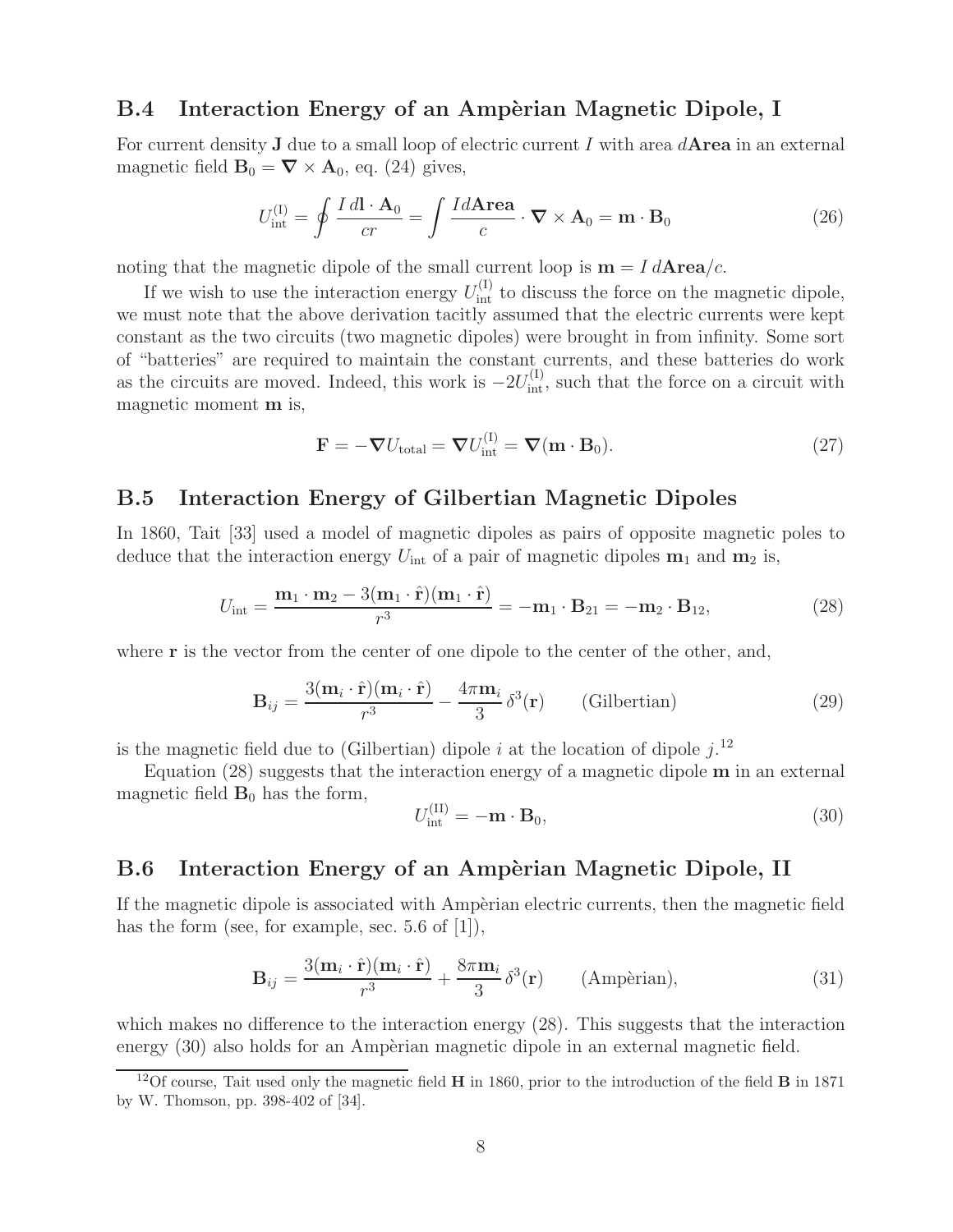A derivation of eq.  $(30)$  based on the assumption of an Ampèrian magnetic dipole proceeds by consideration of the force  $\mathbf{F} = -\nabla U_{\text{int}}$  when the magnetic moment **m** is held constant. Then, from the Biot-Savert law (and a version of Stokes' theorem) for a loop of electrical current I with magnetic momentum  $\mathbf{m} = I \mathbf{Area}/c$ ,

$$
\mathbf{F} = \frac{I}{c} \oint d\mathbf{l} \times \mathbf{B}_0 = \frac{I}{c} \int \mathbf{\nabla} (d\mathbf{Area} \cdot \mathbf{B}_0) - \frac{I}{c} \int (\mathbf{\nabla} \cdot \mathbf{B}_0) d\mathbf{Area} = \mathbf{\nabla} (\mathbf{m} \cdot \mathbf{B}_0) = -\mathbf{\nabla} U_{\text{int}}^{(\text{II})}.
$$
 (32)

Comparing with sec. B.4, we see that the consideration of the Biot-Savart law in the present section leads us to an interaction energy that includes the energy associated with maintaining constant currents/dipole moments, if that is indeed the case, while that of sec. B.4 only included the energy of the magnetic field.

## **B.7** Interaction Energy of an Ampèrian Magnetic Dipole, III

Yet another scenario is of interest, in which a permeable medium with zero conduction current is brought into an "external" field  $\mathbf{B}_0$  that is maintained by fixed currents.

We consider a small element in the permeable medium, with magnetic moment  $\mathbf{m} = \chi \mathbf{B}_0$ , where  $\chi < 0$  corresponds to a diamagnetic moment and  $\chi > 0$  is a paramagnetic moment. From the use of Stokes' theorem in eq. (32), we see that the operator  $\nabla$  is not meant to act on the dipole  $\mathbf{m}$  in  $\nabla(\mathbf{m} \cdot \mathbf{B}_0) = (\mathbf{m} \cdot \nabla) \mathbf{B}_0 + \mathbf{m} \times (\nabla \times \mathbf{B}_0)$ . Rather, for  $\mathbf{m} = \chi \mathbf{B}_0$  we have,

$$
\nabla(\mathbf{m} \cdot \mathbf{B}_0) = \chi \nabla (\mathbf{B}_0^2) = 2\chi [(\mathbf{B}_0 \cdot \nabla)\mathbf{B}_0 + \mathbf{B}_0 \times (\nabla \times \mathbf{B}_0)] = 2[(\mathbf{m} \cdot \nabla)\mathbf{B}_0 + \mathbf{m} \times (\nabla \times \mathbf{B}_0)]
$$
  
= 2F. (33)

Hence, the force on the magnetic dipole element of the permeable medium can be written as,

$$
\mathbf{F} = \frac{\chi}{2} \mathbf{\nabla} (B_0^2) = -\mathbf{\nabla} U_{\text{int}}^{(\text{III})}, \quad \text{with} \quad U_{\text{int}}^{(\text{III})} = -\frac{\mathbf{m} \cdot \mathbf{B}_0}{2} = -\frac{\chi B_0^2}{2}.
$$
 (34)

in terms of a third form of an interaction energy,  $U_{\text{int}}^{(III)}$ . This last result is deduced by rather different arguments in eq. (32.8) of [29], where  $\mathbf{B}_0$  is written as **H**.

The first form of the force in eq. (33) implies that paramagnetic objects are pulled into regions of stronger magnetic field, while diamagnetic objects are driven to regions of weaker field, as noted by Faraday in Art. 2269 of [30], in which he first identified diamagnetism.

### **B.8 Force on a Moving Magnetic Dipole**

The results above strictly apply only to a magnetic dipole at rest. For discussion of the force on a moving magnetic dipole, see sec. 2.6 of [31].

## **References**

[1] J.D. Jackson, *Classical Electrodynamics*, 2nd ed. (Wiley, 1975), http://kirkmcd.princeton.edu/examples/EM/jackson\_ce2\_75.pdf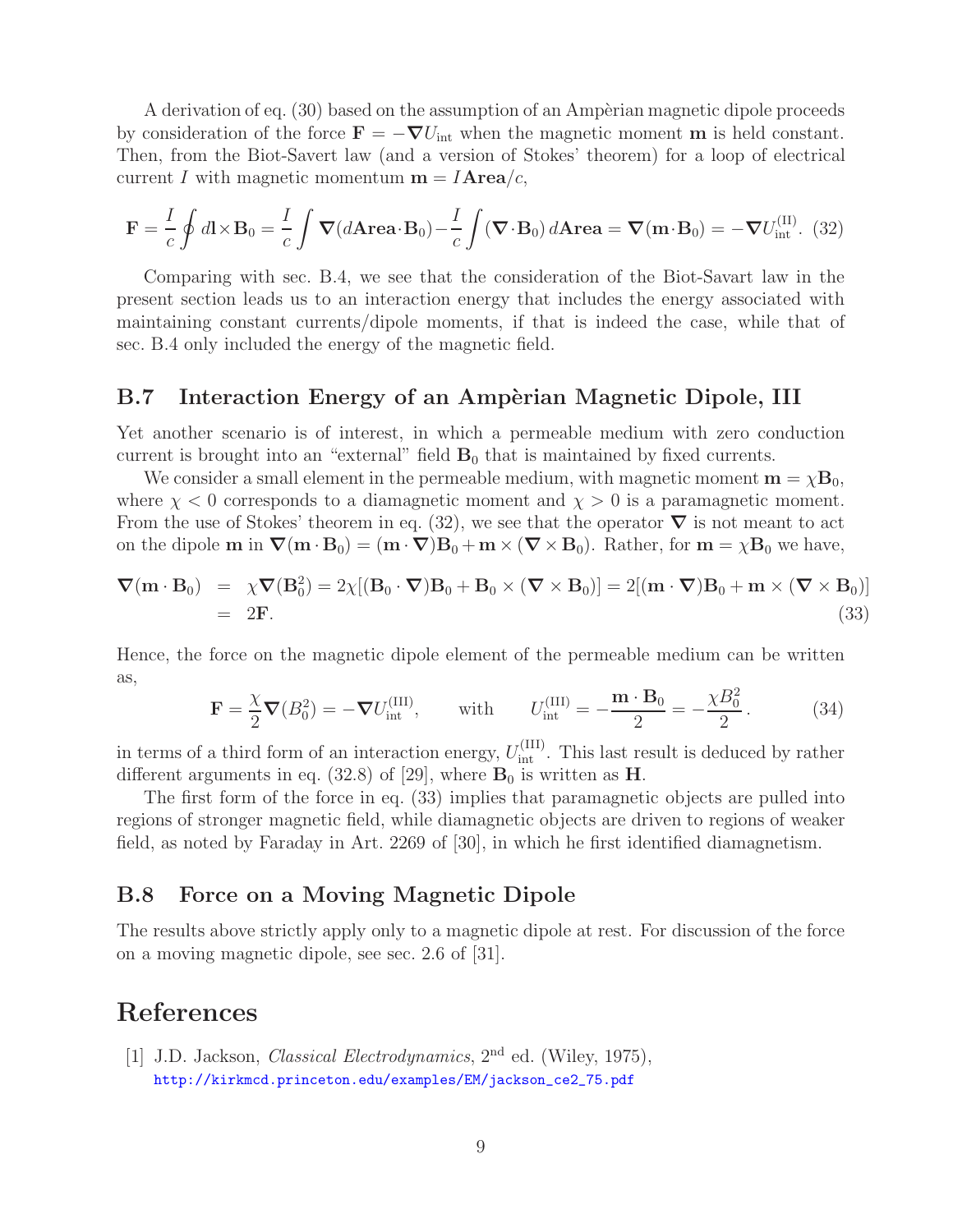- [2] E. Parker, *An apparent paradox concerning the field of an ideal dipole*, Eur. J. Phys. **38**, 025205 (2017), http://kirkmcd.princeton.edu/examples/EM/parker\_ejp\_38\_025205\_17.pdf
- [3] P. de Maricourt (Peregrinus), *Epistola ad Sigerum* (1269), http://kirkmcd.princeton.edu/examples/EM/peregrinus\_magnet.pdf
- [4] W. Gilbert, *De Magnete* (1600), English translation (1893), http://kirkmcd.princeton.edu/examples/EM/gilbert\_de\_magnete.pdf
- [5] C.-A. de Coulomb, *Premier Mémoire sur l'Électricité et le Magnétisme*, Mém. Acad. Roy. Sci., 578 (1785), http://kirkmcd.princeton.edu/examples/EM/coulomb\_mars\_88\_569\_85.pdf
- [6] C.-A. de Coulomb, *Second Mémoire sur l'Électricité et le Magnétisme*, Mém. Acad. Roy. Sci., 578 (1785), http://kirkmcd.princeton.edu/examples/EM/coulomb\_mars\_88\_578\_85.pdf
- [7] C.-A. de Coulomb, *Collection de M´emoires relatifs a la Physique* (Gauthier-Villars, 1883), http://kirkmcd.princeton.edu/examples/EM/coulomb\_memoires.pdf
- [8] J. Michell, *A Treatise on Artificial Magnets* (Cambridge U. Press, 1750), http://kirkmcd.princeton.edu/examples/EM/michell\_magnets.pdf
- [9] J. Michell, *On the Means of discovering the Distance, Magnitude, &c. of the Fixed Stars, in consequence of the Diminution of the Velocity of their Light, in case such a Distinction Should be found to take place in any of them, and such other Data Should be procured from Observations, as would be farther necessary for that Purpose*, Phil. Trans. Roy. Soc. London **74** , 35 (1783), http://kirkmcd.princeton.edu/examples/GR/michell\_ptrsl\_74\_35\_84.pdf
- [10] J. Priestly, *The History and Present State of Electricity, with Original Experiments* (1767), http://kirkmcd.princeton.edu/examples/EM/priestly\_electricity\_67\_p731-732.pdf
- [11] J.C. Orsted, *Experimenta circa Effectum Conflictus Electrici in Acum Magneticam* (pamphlet, Berlin, 1829), http://kirkmcd.princeton.edu/examples/EM/oersted\_experimenta.pdf
- [12] J.C. Oersted, *Experiments on the Effect of a Current of Electricity on the Magnetic Needle*, Ann. Phil. **16**, 273 (1820), http://kirkmcd.princeton.edu/examples/EM/oersted\_ap\_16\_273\_20.pdf
- [13] W. de Fonveille, *Thunder and Lightning* (Scribner, 1869), http://kirkmcd.princeton.edu/examples/EM/fonvielle\_lightning.pdf
- [14] P. Dod and Dr. Cookson, *An Account of an extraordinary Effect of Lightning in communicating Magnetism*, Phil. Trans. Roy. Soc. London **39**, 74 (1735), http://kirkmcd.princeton.edu/examples/EM/dod\_ptrsl\_39\_74\_35.pdf
- [15] V. Courtillot and J.-L. Le Mou¨el, *The Study of Earth's Magnetism (1269-1950): A Foundation by Peregrinus and Subsequent Development of Geomagnetism and Paleomagnetism*, Rev. Geophys. **45**, RG3008 (2007), http://kirkmcd.princeton.edu/examples/EM/courtillot\_rg\_45\_RG3008\_07.pdf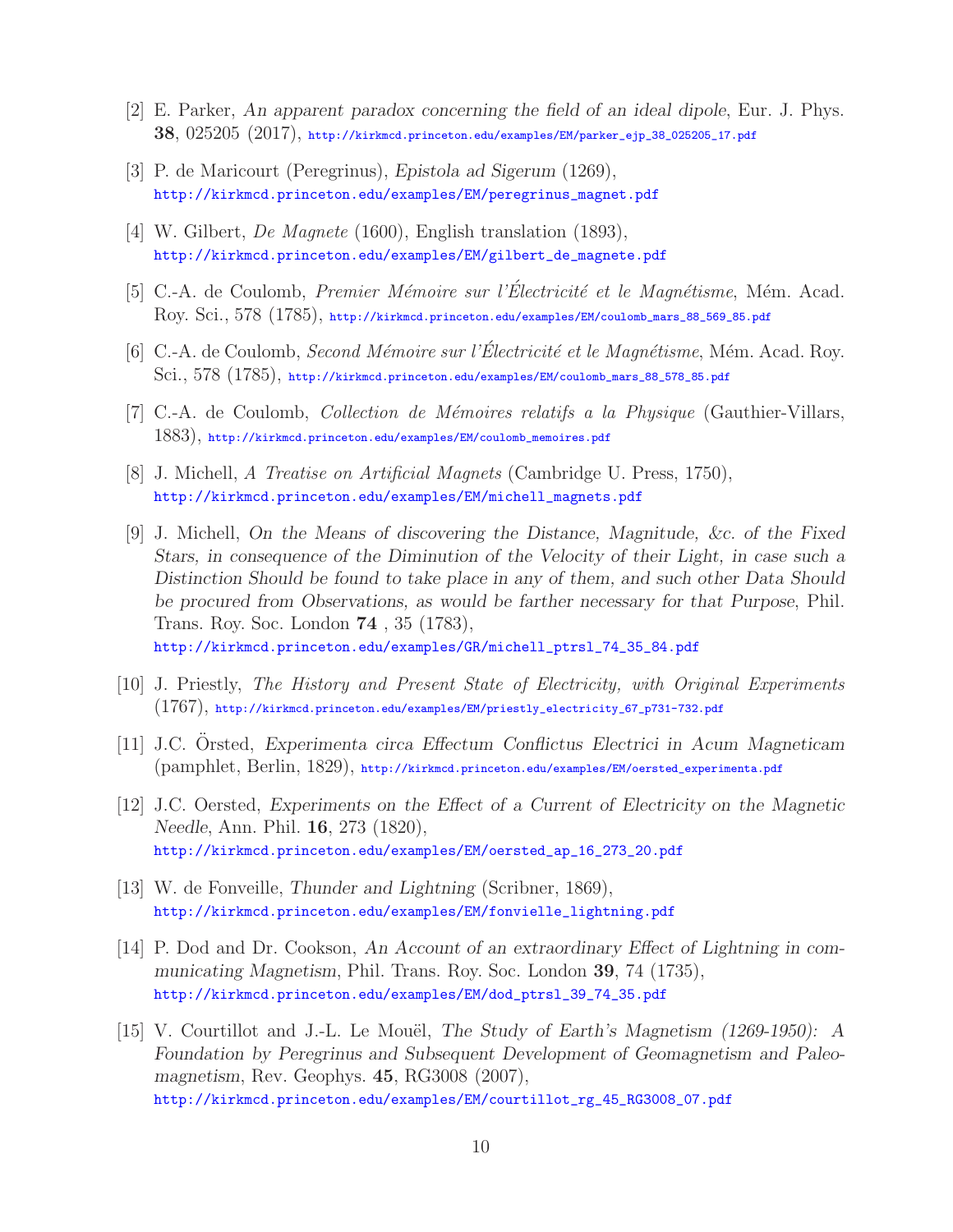- [16] S. Stringari and R.R. Wilson, *Romagnosi and the discovery of electromagnetism*, Rend. Fis. Acc. Lincei **11**, 115 (2000), http://kirkmcd.princeton.edu/examples/EM/stringari\_rfal\_11\_115\_00.pdf
- [17] A.M. Amp`ere, *M´emoire sur les effets courans ´electriques*, Ann. Chem. Phys. **15**, 59 (1820), http://kirkmcd.princeton.edu/examples/EM/ampere\_acp\_15\_59\_20.pdf
- [18] A.M. Amp`ere, *Exp´eriences relatives `a de nouveaux ph´enom`enes ´electro-dynamiques*, Ann. Chem. Phys. **20**, 60 (1822), http://kirkmcd.princeton.edu/examples/EM/ampere\_acp\_20\_60\_22.pdf
- [19] A.M. Amp`ere, *M´emoire sur la d´etermination de la formule qui repr´esente l'action mutuelle de deux portions infiniment petites de conducteurs volta¨ıques*, Ann. Chem. Phys. **20**, 398, 422 (1822), http://kirkmcd.princeton.edu/examples/EM/ampere\_acp\_20\_398\_22.pdf
- [20] A.M. Amp`ere, *Extrait d'un M´emoire sur les Ph´enom`enes ´electro-dynamiques*, Ann. Chem. Phys. **26**, 134, 246 (1824), http://kirkmcd.princeton.edu/examples/EM/ampere\_acp\_26\_134\_24.pdf
- [21] A.M. Ampère, *Description d'un appareil électro-dynamique*, Ann. Chem. Phys. **26**, 390 (1824), http://kirkmcd.princeton.edu/examples/EM/ampere\_acp\_26\_390\_24.pdf
- [22] A.M. Ampère, *Mémoire sur une nouvelle Experience électro-dynamique, sur son application `a la formule qui repr´esente l'action mutuelle de deux ´elemens de conducteurs voltaïques, et sur de nouvelle conséquences déduites de cette formule, Ann. Chem. Phys.* **29**, 381 (1825), http://kirkmcd.princeton.edu/examples/EM/ampere\_acp\_29\_381\_25.pdf
- [23] R.A.R. Tricker, *Early Electrodynamics, the First Law of Circulation* (Pergamon, 1965), http://kirkmcd.princeton.edu/examples/EM/tricker\_early\_em.pdf
- [24] O. Darrigol, *Electrodynamics from Ampère to Einstein* (Oxford U. Press, 2000), http: //kirkmcd.princeton.edu/examples/EM/darrigol\_em\_00.pdf
- [25] E.T. Whittaker, *A History of the Theories of Aether and Electricity from the Age of Descartes to the Close of the Ninenteenth Century* (Longmans, Green, London, 1910), http://kirkmcd.princeton.edu/examples/EM/whittaker\_history.pdf
- [26] J.D. Jackson and L.B. Okun, *Historical roots of gauge invariance*, Rev. Mod. Phys. **73**,  $663$   $(2001)$ , http://kirkmcd.princeton.edu/examples/EM/jackson\_rmp\_73\_663\_01.pdf
- [27] L.P. Williams, *What were Amp`ere's Earliest Discoveries in Electrodynamics?* Isis **74**, 492 (1983), http://kirkmcd.princeton.edu/examples/EM/williams\_isis\_74\_492\_83.pdf
- [28] J.D. Jackson, *The Nature of Intrinsic Magnetic Dipole Moments*, CERN-77-17 (1977), http://kirkmcd.princeton.edu/examples/EM/jackson\_CERN-77-17.pdf
- [29] L.D. Landau and E.M. Lifshitz and L.P. Pitaevskii, *Electrodynamics of Continuous Media*, 2<sup>nd</sup> ed. (Butterworth-Heinemann, 1984), http://kirkmcd.princeton.edu/examples/EM/landau\_ecm2.pdf